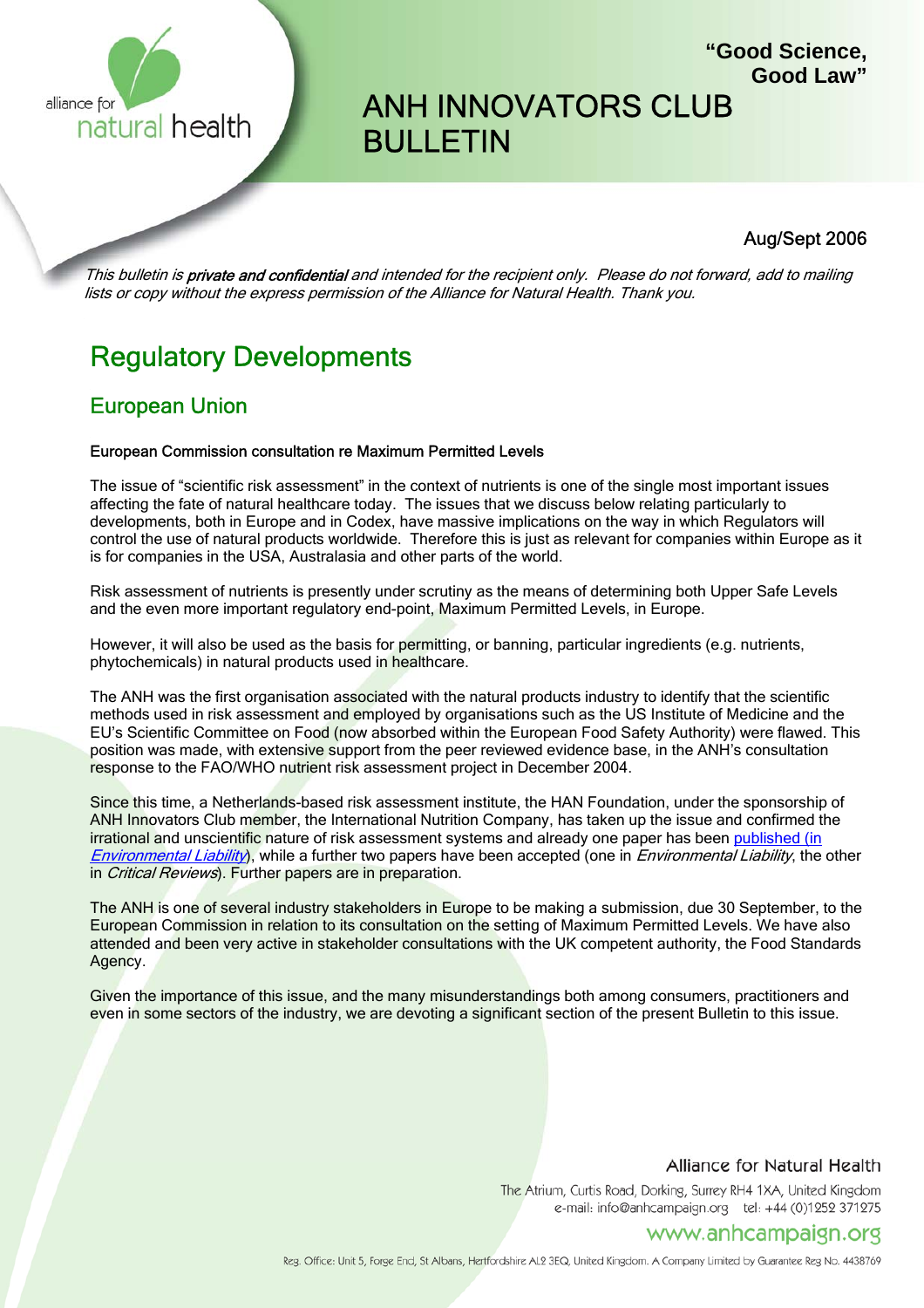# Which organisations are responsible for risk assessment methodologies?

There are four main organisations that are exerting overriding control of the agenda on risk assessment internationally:

- 1. FAO/WHO their expert panel produced a key report on methodologies for setting "upper intake levels" in January 2006 (http://www.who.int/ipcs/highlights/full\_report.pdf). ANH provided one of 16 consultation responses reviewed by this expert panel (see www.alliance-naturalhealth.org/\_docs/ANHwebsiteDoc\_121.pdf).
- 2. Codex Committee on Nutrition and Foods for Special Dietary Uses (CCNFSDU). Dr Verkerk acts as the Scientific Advisor on the US National Health Federation's delegate panel. This is the only health freedom organisation with delegate status at Codex (since the NHF was admitted, all other applications, including that of the ANH, have been rejected!) The next meeting is in November in Thailand (assuming recent troubles don't lead to a postponement). Since Codex operates on a one country member / one vote principle, the single most influential player in Codex is the European Commission which has been given responsibility of voting on behalf of all 25 EU Member States. Therefore, one European Commission vote cast against a USA vote, represents a 25 against 1 vote!
- 3. European Food Safety Authority. This is the lead scientific/regulatory body establishing methodologies affecting food safety in Europe. On 13/14 July EFSA held a colloquium on risk/benefit assessment with 80 scientists participating, including Dr Verkerk. All of ANH's key areas of criticism of existing models were taken on by the relevant Discussion Group and proceedings of the colloquium will be published in March 2007.
- 4. Food & Nutrition Board/Institute of Medicine. The FNB established a model in 1998 which has been used to produce Tolerable Upper Intake Levels (ULs) and subsequently Dietary Reference Intakes (DRIs) for use in the USA. Nevertheless, the FNB/IoM are looking closely at developments in Europe and Codex and are directly involved in providing inputs. There is increasing interest in harmonising risk assessment methods internationally, and it seems likely that those methods accepted by Codex will become the predominant risk assessment methodology worldwide, including in the USA .

#### BfR-influence is disproportionate

Given the significance of both Codex (through the CCNFSDU) and the EU (through the European Commission and EFSA) in the development of risk assessment procedures, it is of great significance that the CCNFSDU is headed by Prof Rolf Grossklaus of the Federal Risk Assessment Institute (BfR: Bundesinstitut für Risikobewertung) in Germany, while the European Commission and EFSA are highly dependent on the views of another BfR scientist, Prof Hildegard Przyrembel.

None of this would be problematic if the methods that were being pushed by the BfR were scientifically rational. However, there is increasing scientific consensus outside the very closed world of European risk assessment in relation to foodstuffs, that key aspects of the BfR methodologies are flawed.

#### What's wrong with the proposed EU risk assessment model?

- The model has two main parts (se Figure 1 below), the first determines the Safe Upper Level (SUL), the second the Maximum Permitted Level (MPL), the latter being most important from a regulatory point of view as it will set the maximum daily dose available for sale
- The SUL is derived by taking a level that is known from scientific studies to be safe (the No Observable Adverse Effect Level) and dividing this by an arbitrary Uncertainty Factor, which might be 3, 10 or even 100. The process by which the USL is derived has been endorsed by the Expert Panel of the FAO/WHO<sup>1</sup>

 $\overline{a}$ 

<sup>&</sup>lt;sup>1</sup> Report of a Joint FAO/WHO Technical Workshop on Nutrient Risk Assessment WHO Headquarters, Geneva, Switzerland, 2-6 May 2005, A Model for Establishing Upper Levels of Intake for Nutrients and Related Substances, FAO/WHO, 11 January 2006 (http://www.who.int/ipcs/highlights/full\_report.pdf).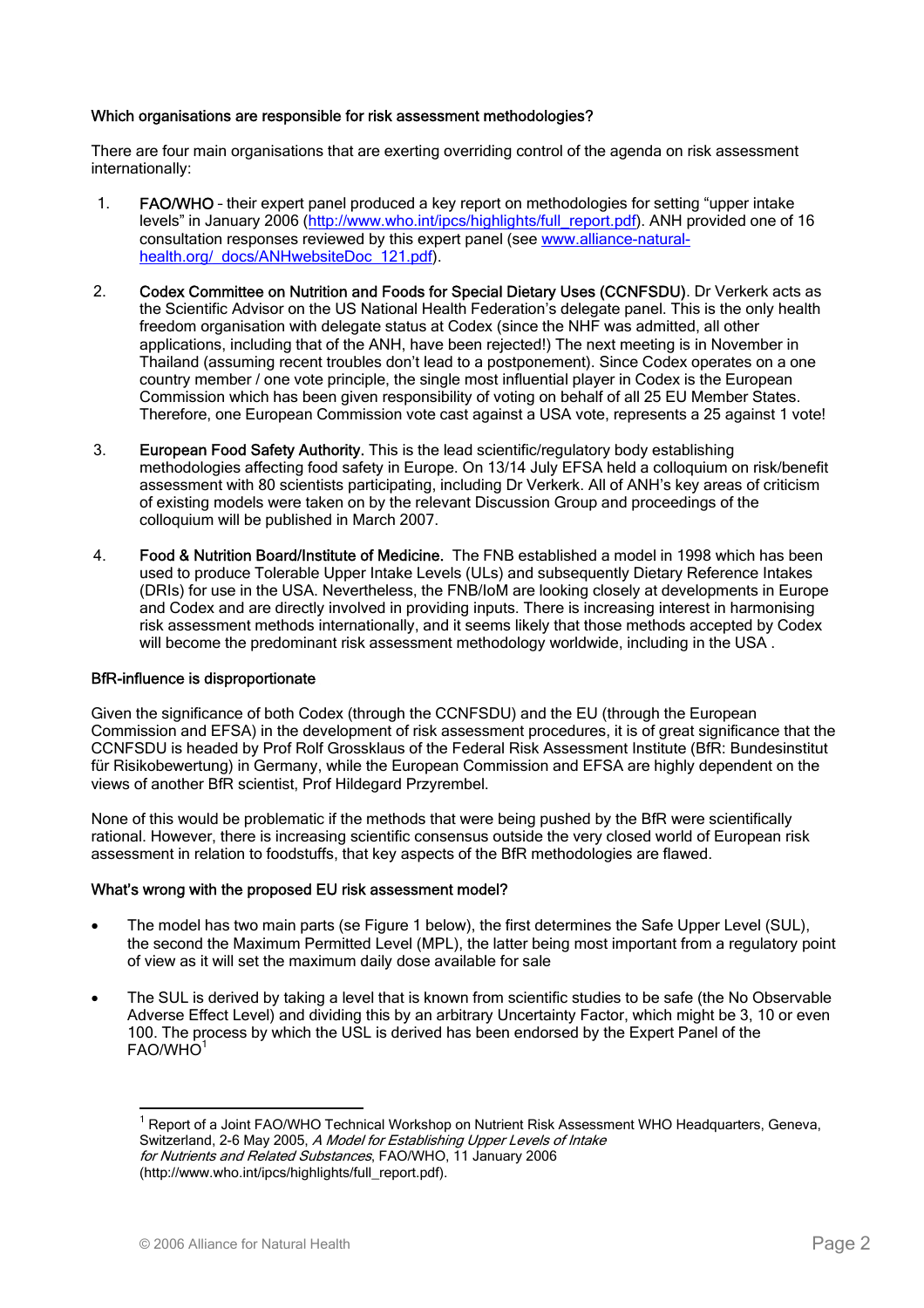- The MPL starts with the USL but then reduces it further by subtracting the amounts found in typical diets, which may include fortified foods. Further allowances are made for sensitive population subgroups, based on studies which may not be applicable to the bulk of the population
- Existing models 'pool' nutrients in groups so that the maximum level of the most toxic form of nutrient is then applied to all other forms in the same group
- In this way, intakes of a more toxic form of a vitamin or mineral will limit the level of less toxic forms e.g. the level set for iron sulphate will be used for the less toxic iron bisglycinate form
- Existing models completely ignore any consideration of the benefits of nutrients, and result, in many cases, in the exclusion of beneficial levels of nutrients
- Risk assessments conducted to-date use selected studies and have ignored key scientific studies in peer-reviewed journals
- The Federal Institute of Risk Assessment (BfR) have used these methods and have provided maximum daily levels of vitamins and minerals that are viewed as excessively low by most clinical nutritionists, e.g. 225 mg of vitamin C, 15 mg of vitamin E, 5.4 mg of vitamin B6 and 5 mcg of vitamin D3. See Tables 1 and 2 below for data on SULs and the BfR MPLs.

If this same two-stage approach were used in other areas of food law, we would see bans on foods as commonplace as peanuts, dairy and wheat products!



#### What does the BfR model do to nutrient 'maximum permitted levels'?

The best way of testing or validating a model is to evaluate outputs after inputting real data. The BfR, to our knowledge, is the only organisation yet to have undertaken this task and these levels are summarised in the right-most column of the following Tables.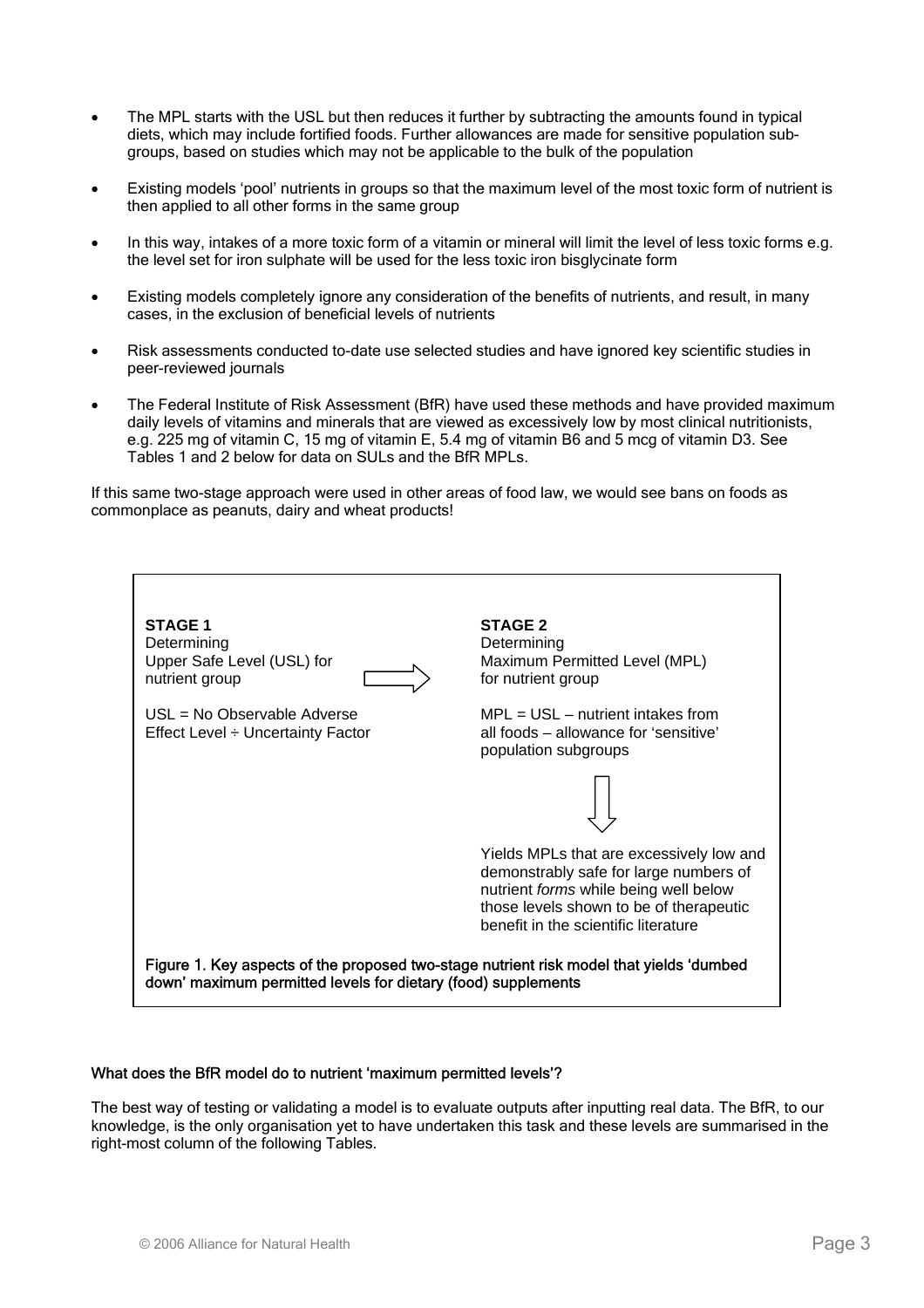# Table 1. Vitamin SULs and MPLs

| Vitamin               | <b>Upper Safe Levels</b>                            | <b>Maximum</b><br>Permitted<br>Levels               |                                                                   |                  |
|-----------------------|-----------------------------------------------------|-----------------------------------------------------|-------------------------------------------------------------------|------------------|
|                       | <b>USA</b><br>(Food &<br><b>Nutrition</b><br>Board) | EU<br>(European<br><b>Food Safety</b><br>Authority) | <b>UK</b><br>(Expert Group on<br><b>Vitamins and</b><br>Minerals) | Germany<br>(BfR) |
| Vitamin A (mcg)       | 3000                                                | 3000                                                | 1500                                                              | 800              |
| Beta carotene (mg)    | Not set<br>(for smokers)                            | Not set<br>(for smokers)                            | $7$ mg (0 mg for<br>smokers)                                      | $\overline{4}$   |
| Vitamin C (mg)        | 2000                                                |                                                     | 1000                                                              | 225              |
| Vitamin D (mcg)       | 50                                                  | 50                                                  | 25                                                                | 5                |
| Vitamin E (mg)        | 1000                                                | 300                                                 | 540 (800 IU)                                                      | 15               |
| Vitamin K (mcg)       | Not set                                             | Not set                                             | 1000                                                              | 80               |
| Vitamin B1 (mg)       | Not set                                             | Not set                                             | 100                                                               | 1.3              |
| Vitamin B2 (mg)       | Not set                                             | Not set                                             | 40                                                                | 4.5              |
| Niacin (B3) (mg)      | 35                                                  | 900                                                 | 500                                                               | 17               |
| Vitamin B6 (mg)       | 100                                                 | 25                                                  | 10                                                                | 5.4              |
| Folic acid (B9) (mcg) | 1000                                                | 1000                                                | 1000                                                              | 400              |
| Vitamin B12 (mcg)     | Not set                                             | Not set                                             | 2000                                                              | 9                |
| Pantothenic acid (mg) | Not set                                             | Not set                                             | 200                                                               | 18               |
| Biotin (mcg)          | Not set                                             | Not set                                             | 900                                                               | 180              |

# Table 2. Mineral SULs and MPLs

| <b>Mineral</b>   | <b>Upper Safe Levels</b>                            | <b>Maximum</b><br>Permitted<br>Levels                      |                                                                           |                  |
|------------------|-----------------------------------------------------|------------------------------------------------------------|---------------------------------------------------------------------------|------------------|
|                  | <b>USA</b><br>(Food &<br><b>Nutrition</b><br>Board) | EU<br>(European<br><b>Food Safety</b><br><b>Authority)</b> | <b>UK</b><br>(Expert Group on<br><b>Vitamins and</b><br><b>Minerals</b> ) | Germany<br>(BfR) |
| Potassium (mg)   | Not set                                             | Not set                                                    | 3700 (suppl)                                                              | 2000             |
| Calcium (mg)     | 2500 (total)                                        | 2500 (total)                                               | 1500 (suppl)                                                              | 1200             |
| Phosphorus (mg)  | 4000                                                | Not set                                                    | 250 (suppl)                                                               | 1250             |
| Magnesium (mg)   | 350                                                 | 250                                                        | 400                                                                       | 400              |
| lron (mg)        | 45                                                  | Not set                                                    | 17                                                                        | 15               |
| lodine (mcg)     | 1100                                                | 600                                                        | 500                                                                       | 200              |
| Fluoride (mg)    | 10                                                  | Not set                                                    | Not set                                                                   | 3.8              |
| $Zinc$ (mg)      | 40                                                  | 25                                                         | 25                                                                        | 10               |
| Selenium (mcg)   | 400                                                 | 300                                                        | 200                                                                       | 70               |
| Copper (mg)      | 10                                                  | 5                                                          | 10                                                                        | 1.5              |
| Manganese (mg)   | 11                                                  | Not set                                                    | 4                                                                         | 5                |
| Chromium (mcg)   | Not set                                             | Not set                                                    | 10,000                                                                    | 100              |
| Molybdenum (mcg) | 2,000                                               | 600                                                        | $0$ (suppl)<br>230 (diet)                                                 | 100              |

These MPLs would, in the view of ANH, decimate nutritional therapy as we know it. Applied to non-vitamin and mineral ingredients such as essential fatty acids, amino acids and phytonutrients, the results would likely be even more catastrophic.

# Misapplication of the precautionary principle

At the heart of all this scientific irrationality is a principle that has absolutely nothing whatsoever to do with pure science. It is the 'precautionary principle' that first came to the fore, belatedly yet aptly, with the Rio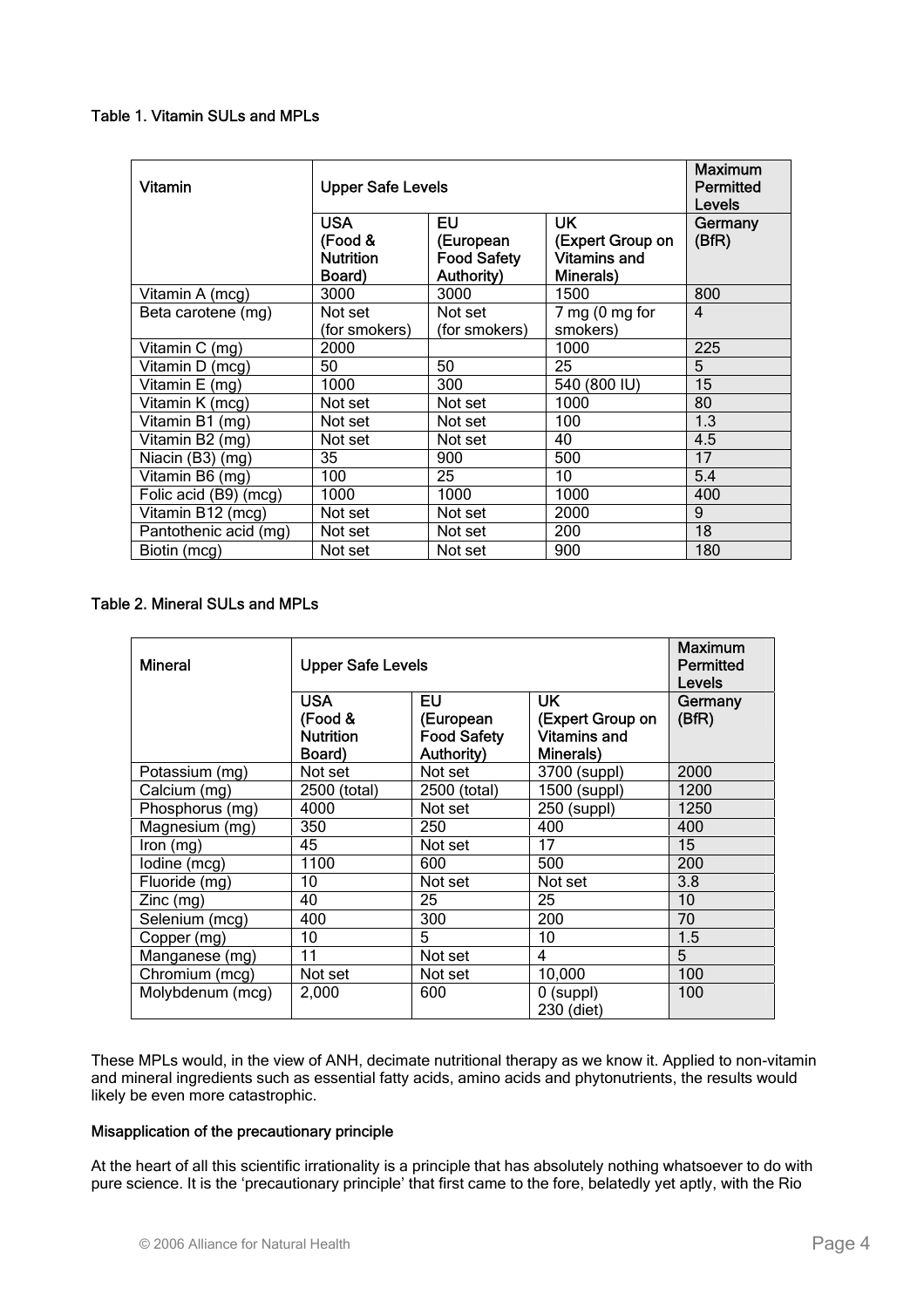Declaration on Environment and Development in 1992 with the laudable objective of protecting the environment, in the face of scientific uncertainty.

The precautionary principle, in this context, states:

"Where there are threats of serious or irreversible damage, lack of full scientific certainty shall not be used as a reason for postponing cost-effective measures to prevent environmental degradation.

When the European Food Safety Authority was established in 2002 under an EU Regulation, the Rio Declaration, intended for the protection of the environment, was transposed to health policy in the European Union. Unfortunately, its applicability to EU food supplement law was firmly clarified by the European Court of Justice, in its ruling on the Alliance for Natural Health's case challenging EU-wide bans on food supplements.

The precautionary principle has been misapplied to health policy and food supplement law in Europe and now may provide one of the greatest obstacles to freedom of choice in healthcare. This problem is demonstrated clearly in a recent paper published by Dr Jaap Hanekamp of the HAN Foundation in the peer reviewed journal *Environmental Liability*.<sup>3</sup>

# ANH strategy on risk assessment

There are a number of key strands in the ANH strategy in this area. These are summarised below:

- Working to re-shape existing methodologies to take into account:
	- Categorisation of risk/benefit assessment by nutrient forms, rather than by nutrient groups
	- Consideration of benefits in assessments
	- Development of a tiered/prioritised system for risk/benefit assessments
	- Avoiding misuse of the precautionary principle as a means of ensuring that significant sectors of the population are not excluded access to beneficial nutrient forms and dosages
	- Use of all available published data in assessments via specified, broad inclusion criteria
	- The inclusion of observational and clinical data where appropriate to assist in the development of more complete dose/response data
- Exposing in peer reviewed journals the flawed nature of existing nutrient risk assessment models
- Establishing a post-doctoral research project to develop a new, scientifically rational model
- Disseminating the new model as widely as possible, encouraging uptake by regulatory authorities at all levels

The ANH is working on these tasks collaboratively with a risk assessment institute in the Netherlands, the HAN Foundation, as well as with other scientists.

# A call for action

Any companies who would like to be more directly involved in this issue, taking the exemplary lead of the International Nutrition Company in the Netherlands, should contact us at your earliest convenience. Please email our Development Manager, Meleni Aldridge, at mel@anhcampaign.org or telephone +44 (0)1306 646 551.

<sup>&</sup>lt;u>2</u><br>2 See Principle 15: <u>http://www.un.org/documents/ga/conf151/aconf15126-1annex1.htm</u>

 $3$  Hanekamp H, The precautionary principle: a critique in the context of the Food Supplements Directive. Environmental Liability, 2002, 2: 43-51. The article can be downloaded from: http://www.alliance-naturalhealth.org/\_docs/ANHwebsiteDoc\_239.pdf).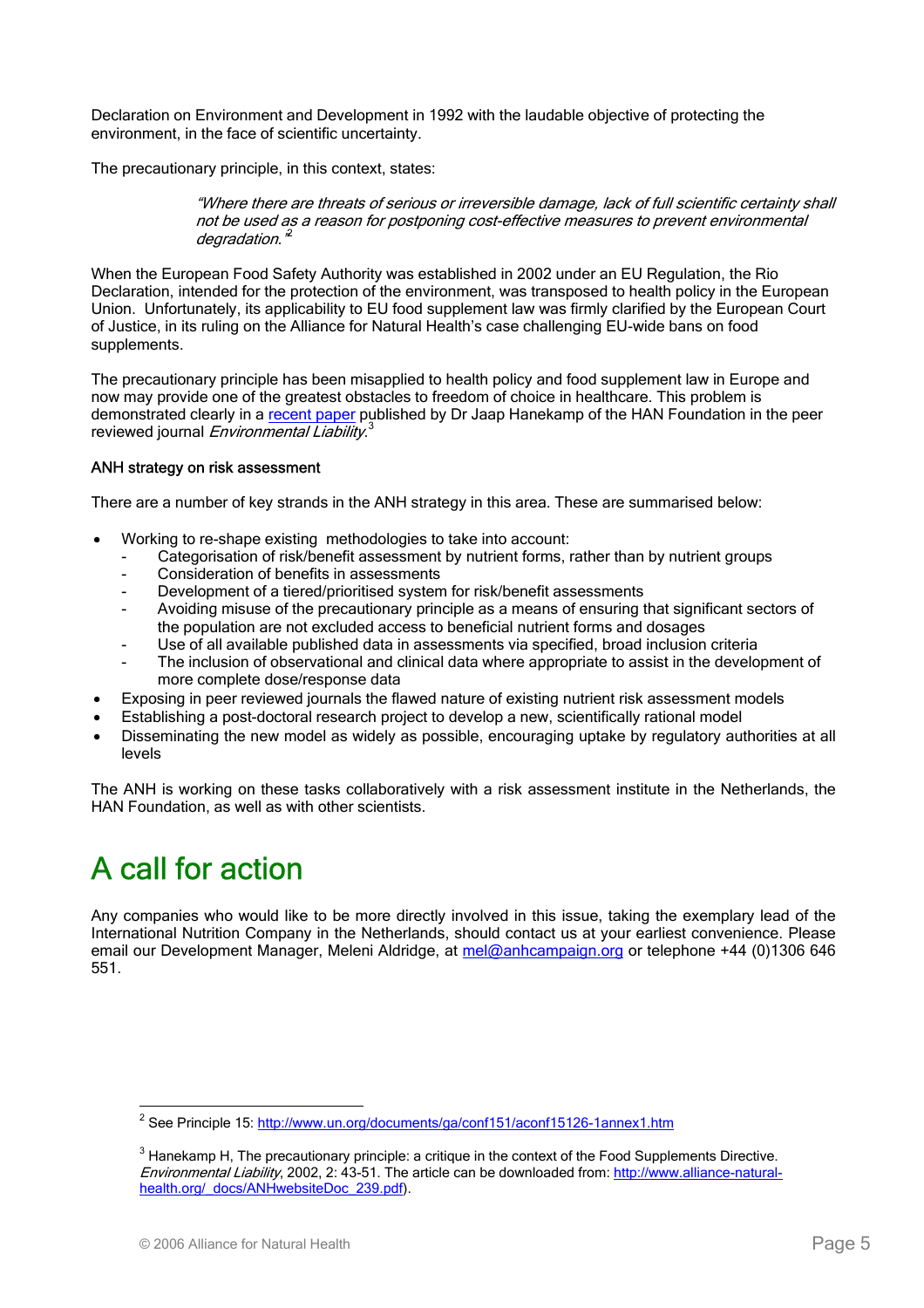# USA

# Latest update on AER Bill

Source: Lee *Bechtel, Bechtel & Associates. Lobbyist to American Association for Health Freedom, ANH Affiliate.* 

Several changes were made from the original bill. The following adds some clarification, based on the stated Congressional intent, if or when a similar AER bill is enacted by the House and Senate in the future, as currently pending before the Senate.

# Implementing Guidance-Regulations

". . . . Includes a provision requiring the Secretary of Health and Human Services to issue guidance on the minimum data elements that should be included in any serious adverse event reports submitted..."…."it is the committee's strong view that the industries affected by S. 3546 should undertake as quickly as possible training for their staff so that they are aware of their surveillance, investigation and reporting duties."

## Analysis - Both guidance documents and regulations will be open to public comment. There are specific time lines, if and when legislation is enacted, for revising the MedWatch reporting form. Specific reference is made to drug interactions, etc.

# Job Opportunity for CAM Doctors

"… The committee is aware of concerns that parties responsible for reporting have expressed they may not have the expertise to determine if an adverse event falls within the definition of ''serious''. The committee recognizes that many manufacturers have indicated they will contract their reporting function to a third party which has greater medical expertise. S. 3546 allows such contracting, with the understanding that the manufacturer, packer or distributor still maintains ultimate responsibility for reporting under the law."

#### Analysis - This would be a cost to all sizes of manufacturers, packers, or distributors who have reporting responsibility. Who would most benefit from professional expertise, after the issuance of guidance from the FDA? Regardless of a direct medical causality related to a supplement, an AER must still be filed. But see below.

Reporting AER and new "medical or supplemental information" that would negate the credibility of a filed AER

"Due to concerns expressed by reporting parties about the significant burden posed by this ongoing requirement, S. 3546 as approved by the committee limits this responsibility so that the manufacturer, packer or distributor must only report additional information received within 1 year of the initial report. The committee notes that the application of this provision is limited to reports of additional medical information the responsible person receives from an individual reporter or person acting on behalf of the reporter. Material related to litigation about the event does not fall within the scope of this reporting requirement….In the committee's view, new medical information or supplemental information that is submitted should become part of the original report, including information that would either bolster or negate the credibility of the initial report."

Analysis - AER reporting is not just a one way street. People like Dr. Lieberman could also be in demand, as current or new scientific published studies are done which address issues directly related to a filed AER. Or, a CAM doctor hired as an outside consultant, could also file counter scientific studies with an AER. A report fits the mandatory data filing requirements, a supplement may be a cause of a serious medical outcome, but other medical information suggests that it may not be? People focus on the negative aspects of reporting, but this provision also opens the door for having more professional opinions - doctors, and studies included in the body of evidence retained by the FDA on the safety of supplements/ingredients.

"…retailers who do not have such private label products, that is, products bearing the retailer's name, do not have any reporting obligation under S. 3546. Retailers who have private label products will have to make a decision about who will be the responsible person for the purposes of reporting. Such retailers will have to choose either to assign the reporting responsibility by agreement to the manufacturer of their private label